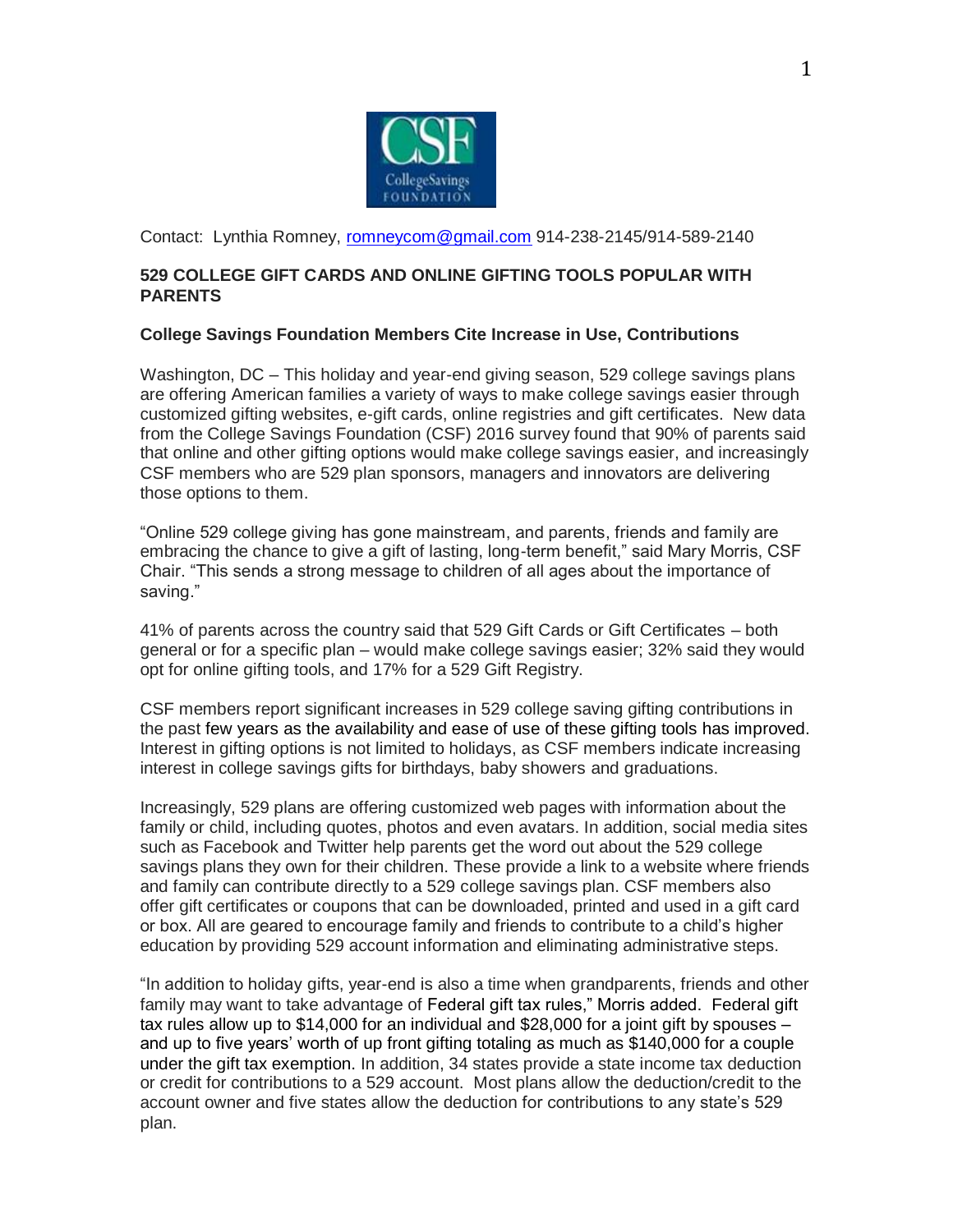CSF member programs offering gifting options include the Ohio CollegeAdvantage Direct 529, the 529 plans administered by Fidelity Investments (New Hampshire, MEFA/Massachusetts, Arizona and Delaware), The New Jersey advisor and direct plans administrated by Franklin Templeton, the Learning Quest 529 Education Savings Program, the NEST Direct and NEST Advisor College Savings Plans of Nebraska, the 529 plans administered by OppenheimerFunds (New Mexico – The Education Plan and Scholar's Edge, State Farm College Savings Plan, Illinois Bright Start and Private College 529), the California ScholarShare 529 Plan (both direct and in partnership with GiftofCollege.com), the Utah Educational Savings Plan (UESP) and the Virginia529 Plan. In addition, GiftofCollege is a college savings gift registry which may be used for gifts to any state's 529 plan.

The following provides detailed information on the gifting options available in the CSF 529 plans and gifting platforms making it easier for family and friends to contribute to 529 accounts:

**CollegeAdvantage Direct 529 College Savings Plan (Ohio)** offers a variety of ways for friends and family to contribute, all of which can be accessed through the "Give The Gift Of Savings" section at [https://www.collegeadvantage.com.](https://www.collegeadvantage.com/) Contributions can be made by check, recurring contributions, or online using Ugift. Through Ugift, account owners can provide family and friends with a unique Ugift code that can be used by the gift giver at any time to make online gift contributions as well as contributions by mail to a specific account beneficiary. Individuals can order one of special greeting cards <https://www.collegeadvantage.com/give-the-gift-of-savings/order-greeting-cards> to announce a completed online gift or to deliver a gift check to the recipient. Savings continues throughout the year with a dramatic increase during December and into January. Knowing the important role grandparents play in helping families reach their college savings goals, CollegeAdvantage launched a site specifically for grandparents on November 3, 2016, [www.collegeadvantage.com/grandparents.](http://www.collegeadvantage.com/grandparents)

**Fidelity Investments** and its state 529 partners\* make it easy to gift to a 529 college savings account. Investors who maintain a Fidelity-managed 529 college saving plan account can invite friends and family to make online gifts through a personalized college gifting page. Invitations to the page can be sent via Facebook, Twitter, or by sharing a link. Once they click, visitors are able to see the beneficiary's photo – including a quote on the child's dream for the future – and can make a contribution via an electronic check that is processed directly from their bank account to the 529 account. Account owners can manage activity on their private dashboard, where they can edit the gifting home page, track the gifts received, and send invitations. Parents with a Fidelity-managed retail 529 college savings account, which includes the UNIQUE College Investing Plan, the MEFA U.Fund® College Investing Plan, the Delaware College Investment Plan and the Fidelity Arizona College Savings Plan, can sign up for the 529 Online Gifting Service at <https://www.fidelity.com/529-plans/college-gifting>

and create the online gifting page.

\*New Hampshire, MEFA/Massachusetts, Arizona and Delaware.

**Franklin Templeton** offers online gifting certificate notices for family or friends who wish to contribute to either its advisor or direct-sold plan. Gift givers can download, fill in and mail the form or set up a contribution with the bank's bill pay services using a printed Gifting Announcement matched to the occasion, such as Holiday, Graduation or Birthday. They can then share the customized gift announcement certificate with the account holder of its advisor or direct-sold plan.

[https://www.franklintempleton.com/investor/products/investment-goals/education](https://www.franklintempleton.com/investor/products/investment-goals/education-savings/gift-contributions)[savings/gift-contributions](https://www.franklintempleton.com/investor/products/investment-goals/education-savings/gift-contributions) or www.njbest.com/gifting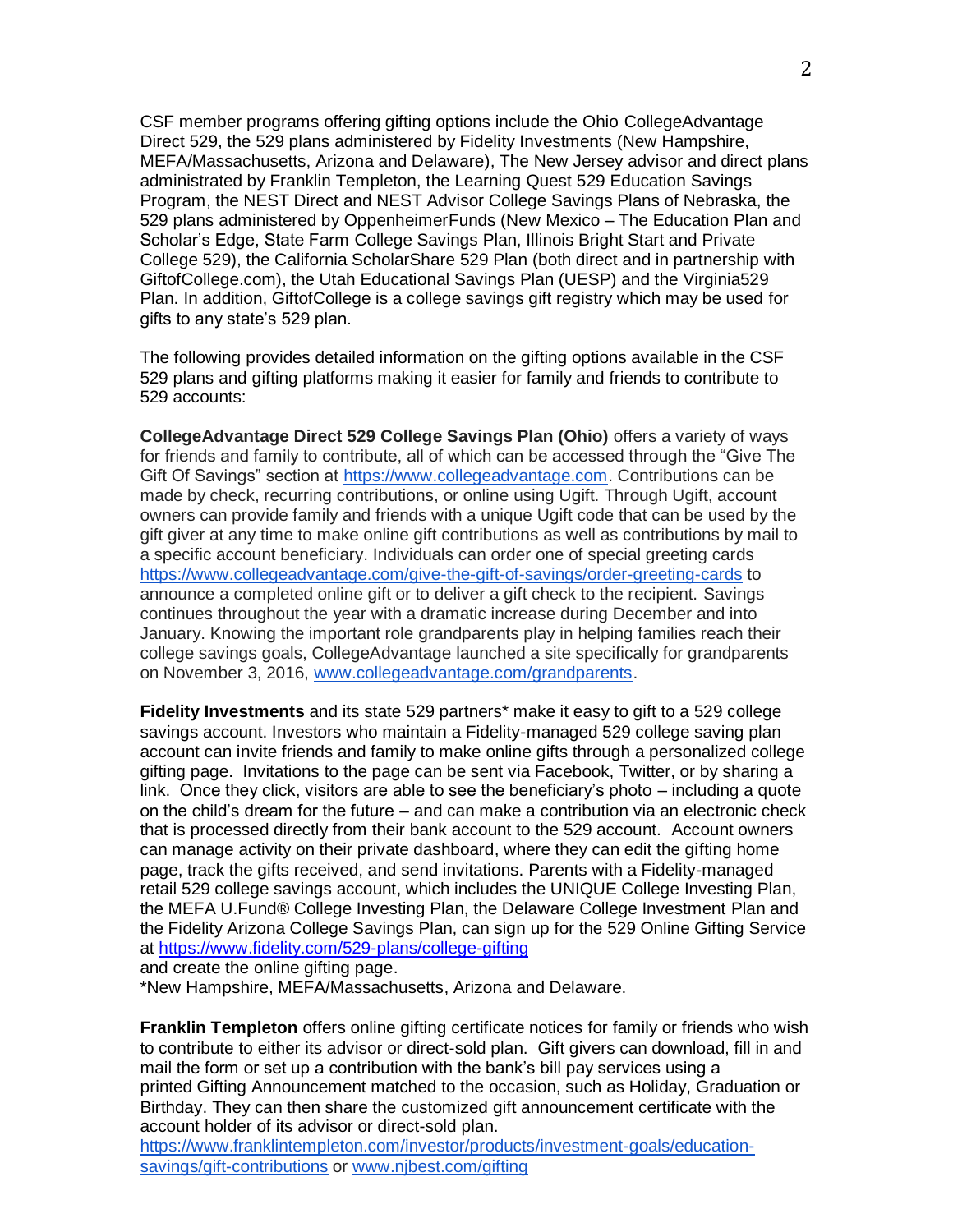**[GiftofCollege.com](http://giftofcollege.com/)** is a college savings gift registry whose membership has expanded threefold over last year. It enables friends and family to contribute directly into any existing or newly started 529 plan and student loan account. Parents can share their GiftofCollege.com profile via Facebook, Twitter, and email or contributors can search the registry for the parent's name to give a gift easily using a debit/credit card, or a Gift of College gift card. Gift cards are available at Toys 'R' Us and Babies "R" Us stores or can be purchased online at <https://giftofcollege.com/purchasegiftcard> New this year is the ability for employers to offer Gift of College gift cards as a benefit to their employees for contributions toward college savings or student loan payments.

**Learning Quest 529 Education Savings Program** allows LearningQuest account holders to invite friends and family to make gift contributions via Ugift®. Through Ugift, account owners can provide family and friends with a unique Ugift code that can be used by the gift giver at any time to make online gift contributions as well as contributions by mail to a specific account beneficiary. With consistent upticks in purchases in May and December, Learning Quest 529 Education Savings Program will be sharing the gift of messaging this December with an integrated holiday campaign consisting of social, paid media, email and a great online holiday spot. Be sure to watch it early December at [https://www.learningquest.com](https://www.learningquest.com/)

**Nebraska's plans** - **the NEST Direct College Savings Plan, NEST Advisor College Savings Plans** enable friends and family to go online at NEST529.com and click the "Give the best gift ever" or in the Grow tab, click on friends and family gifting. Individuals can send in a check and download a gift card or sign up for the Ugfit® free online giving service that can be done completely online. Through Ugift, account owners can provide family and friends with a unique Ugift code that can be used by the gift giver at any time to make online gift contributions as well as contributions by mail to a specific account beneficiary.

<https://www.nest529direct.com/home/grow/friends--family-gifting.html> For the plans see <https://www.nest529direct.com/> [https://www.nest529advisor.com](https://www.nest529advisor.com/) or <http://collegesavings.tdameritrade.com/index.asp>

**OppenheimerFunds** offers consumers of several 529 College Savings Plans options for giving: Private College 529 - [https://www.privatecollege529.com](https://www.privatecollege529.com/), New Mexico (The Education Plan & Scholar's Edge)

[https://www.theeducationplan.com](https://www.theeducationplan.com/) and [https://www.scholarsedge529.com](https://www.scholarsedge529.com/) , State Farm College Savings Plan <https://www.statefarm.com/finances/education-savings-plans> and Illinois (Bright Start) [https://www.brightstartsavings.com.](https://www.brightstartsavings.com/OFI529/) For each, consumers log in to their account online, click a tab specifically for gifting and enter the email addresses of those individuals that they would like to contribute and then submit. Emails are sent to those individuals and then they can contribute via check.

Private College 529 has seen an increase in gifting contributions during the months of May and June, when individuals are taking advantage of lower rates before tuition/fees increase, and in December. The Bright Start Advisor program administered by the State of Illinois experiences upticks in December and January. The New Mexico (The Education Plan & Scholar's Edge) and the State Farm College Savings Plan have also experienced increases in gifting contributions.